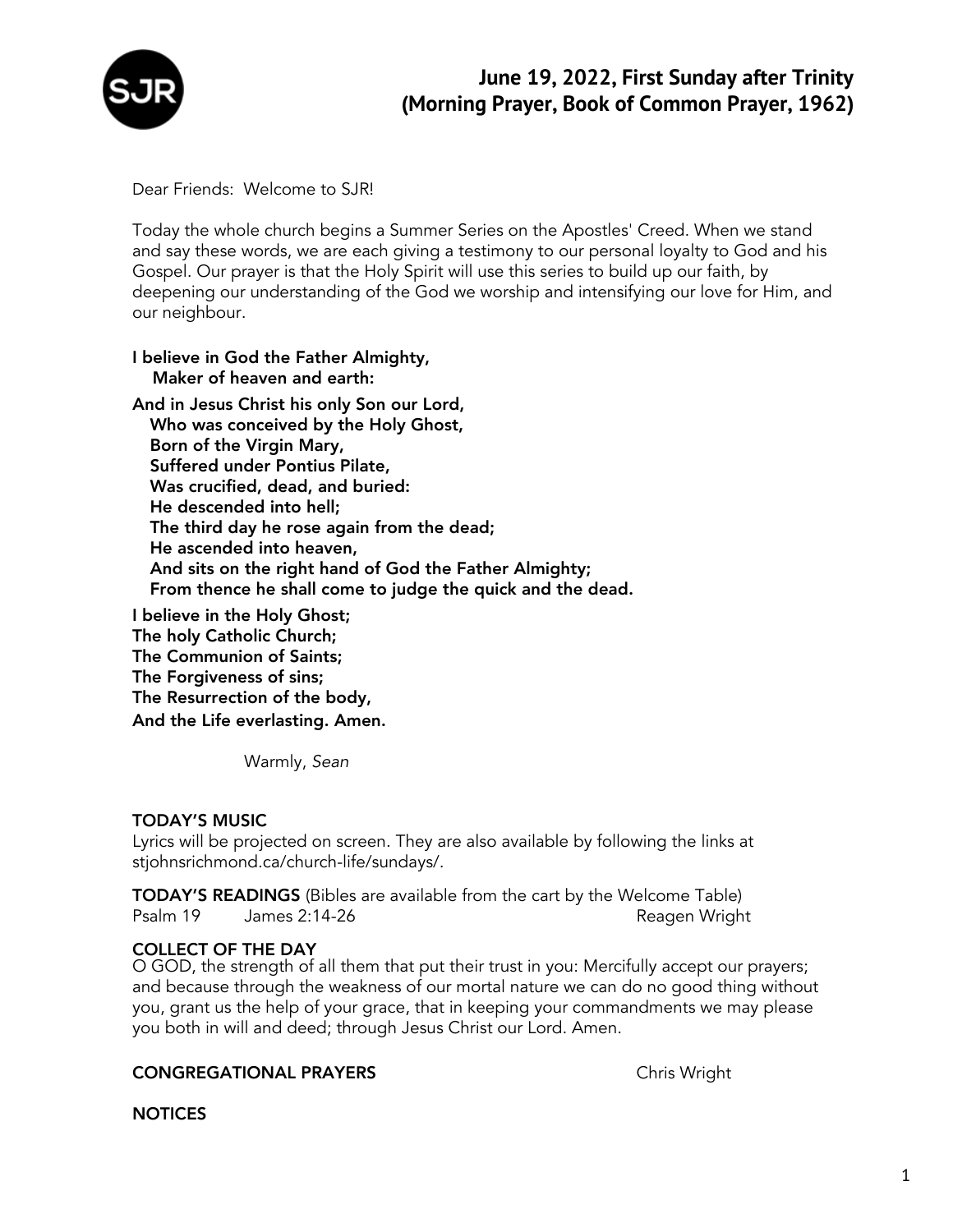#### GREETING

## OPENING VERSES

OPENING HYMN

(All lyrics will be screen-shared)

## **CONFESSION**

Let us humbly confess our sins to Almighty God.

O Almighty Father, Lord of heaven and earth, We confess that we have sinned against you in thought, word, and deed. Have mercy upon us, O Lord, have mercy upon us after your great goodness; According to the multitude of your mercies do away our offences; Wash us throughly from our wickedness, And cleanse us from our sins; For Jesus Christ's sake. Amen.

### FOR PARDON THROUGH THE CROSS

Almighty Father, who of your great love to mankind gave your dearly beloved Son to die for us; Grant that through his Cross our sins may be put away, and remembered no more against us, and that, cleansed by his Blood, and mindful of his sufferings, we may take up our cross daily, and follow him in newness of life, until we come to his everlasting kingdom; through the same your Son Jesus Christ our Lord. Amen.

RESPONDING WITH PRAISE (Sung) KRISTA CARTER O Lord, open thou our lips; And our mouth shall show forth Thy praise O God, make speed to save us; O Lord, make haste to help us.

Glory be to the Father, and to the Son, and to the Holy Spirit; As it was in the beginning, is now, and ever shall be, world without end, Amen. Praise ye the Lord! The Lord's name be praised!

SONGS

CHILDREN'S TALK + APOSTLES' CREED

PSALM (Psalm and Reading are found on Page 1) Glory be to the Father, and to the Son, and to the Holy Spirit; As it was in the beginning, is now, and ever shall be, world without end. Amen

READING This is the Word of the Lord. Thanks be to God.

SERMON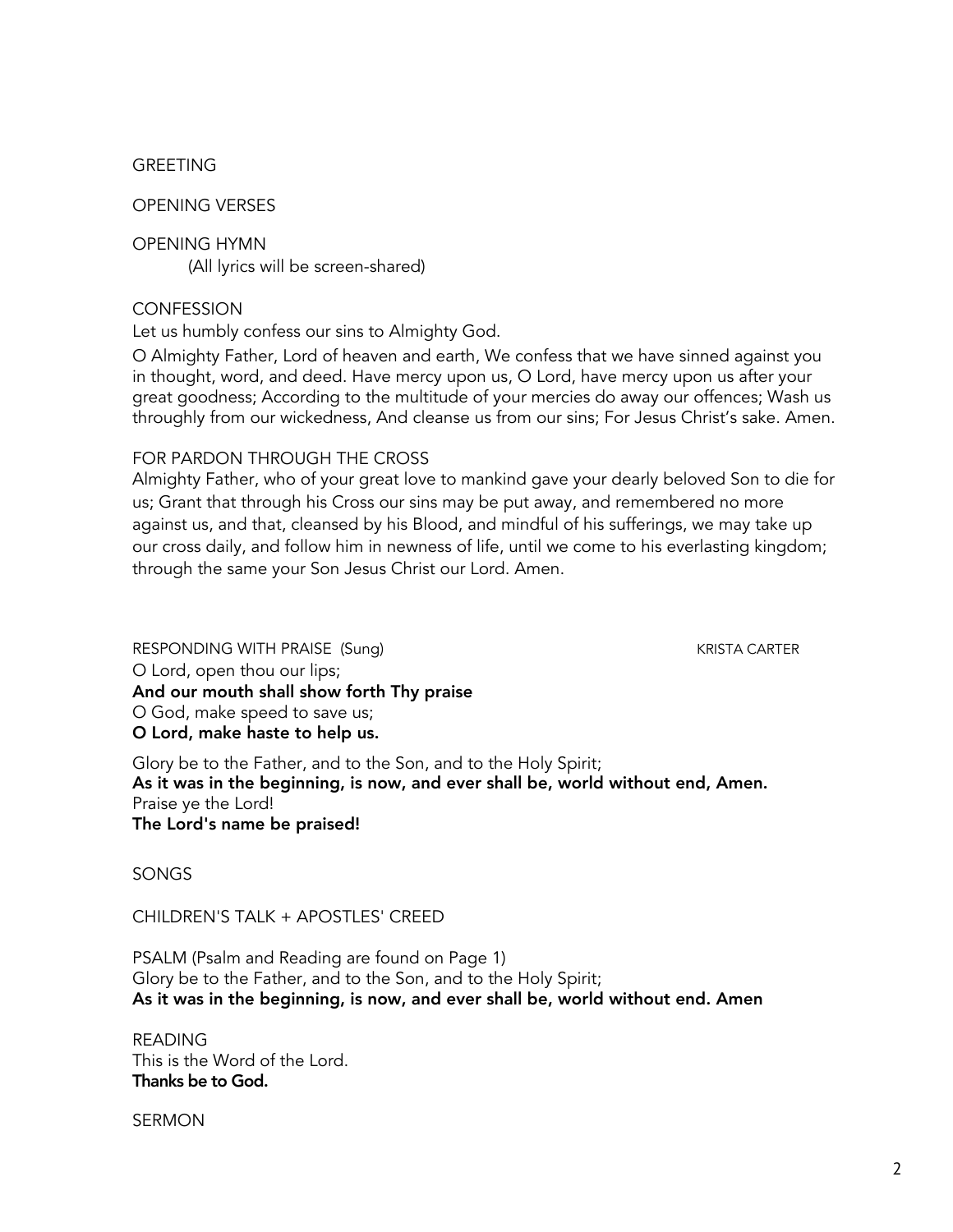#### OFFERTORY SONG

#### OFFERTORY PRAYER

(By offering money to God for his mission through us, we recognize his provisions in all things, declare our joyful dependence upon him, and resist the idolatory of money.)

Blessed be thou, LORD God of Israel, for ever and ever. All that is in the heaven and in the earth is thine.

All things come of thee, and of thine own have we given thee. (1 Chronicles 29. 10, 11, 14)

The Lord be with you; And with thy spirit. Let us pray.

Lord, have mercy upon us. Christ, have mercy upon us. Lord, have mercy upon us.

Our Father, who art in heaven, hallowed be thy Name, thy kingdom come, thy will be done, on earth as it is in heaven. Give us this day our daily bread; and forgive us our trespasses, as we forgive them that trespass against us. And lead us not into temptation, but deliver us from evil. For thine is the kingdom, the power, and the glory, for ever and ever, Amen.

| O Lord, show thy mercy upon us;                | O Lord, save thy people;                |
|------------------------------------------------|-----------------------------------------|
| And grant us thy salvation.                    | And bless thine inheritance.            |
| O Lord, save the Queen;                        | Give peace in our time, O Lord;         |
| And mercifully hear us when we call upon thee. | And evermore mightily defend us.        |
| Endue thy Ministers with righteousness;        | O God, make clean our hearts within us; |
| And make thy chosen people joyful.             | And take not thy Holy Spirit from us.   |

CONGREGATIONAL PRAYERS + COLLECT OF THE DAY (Found on Page 1)

#### A PRAYER OF ST. CHRYSOSTOM

Almighty God, who has given us grace at this time with one accord to make our common supplications unto thee; and dost promise that when two or three are gathered together in thy Name thou will grant their requests: Fulfil now, O Lord, the desires and petitions of thy servants, as may be most expedient for them; granting us in this world knowledge of thy truth, and in the world to come life everlasting. Amen.

**NOTICES** 

CLOSING HYMN

BLESSING